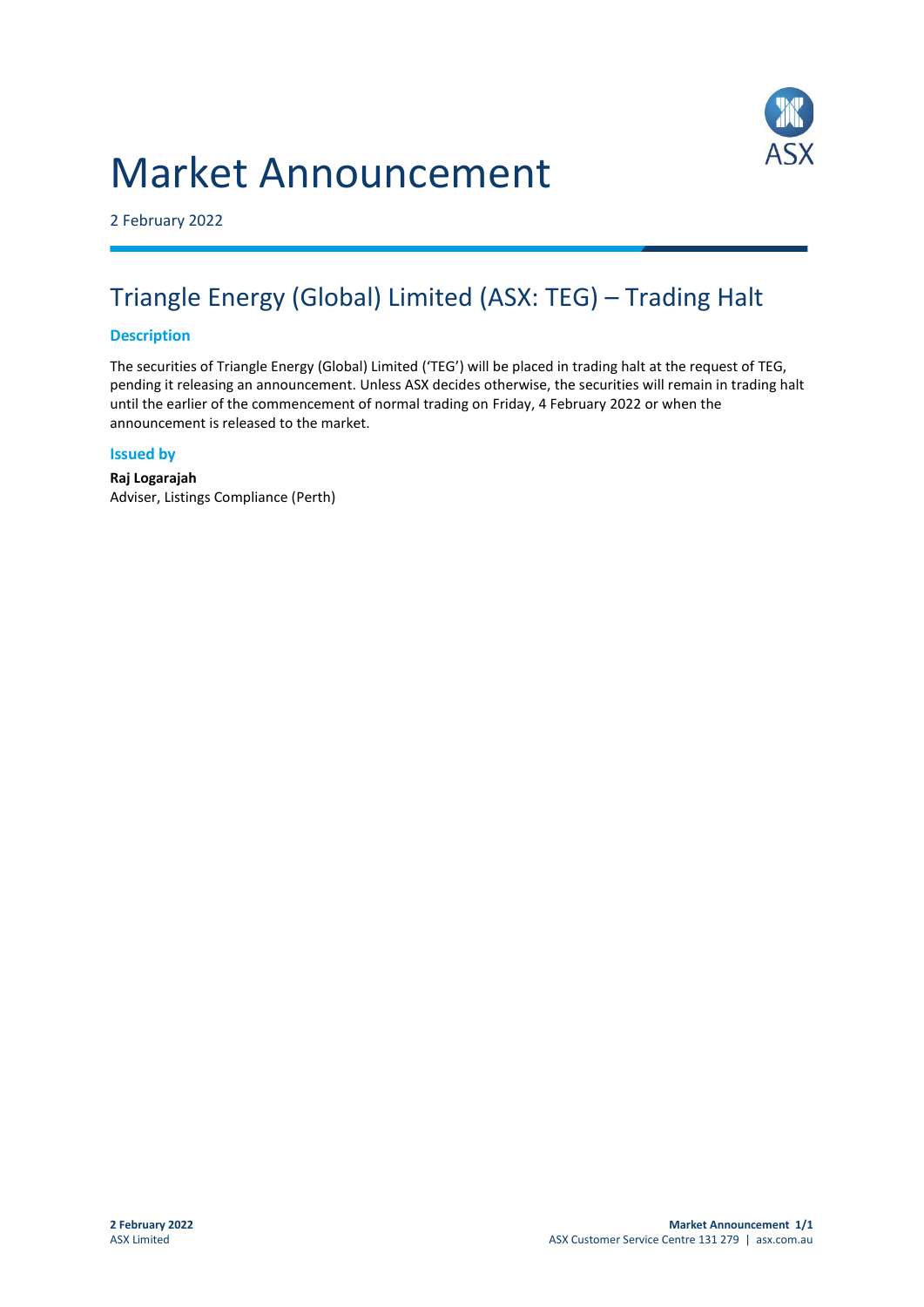

02 February 2022

Mr James Rowe ASX Compliance Pty Ltd Level 40, Central Park 152 – 158 St Georges Tce Perth WA 6000

By email: [tradinghaltsperth@asx.com.au](mailto:tradinghaltsperth@asx.com.au) [james.rowe@asx.com.au](mailto:james.rowe@asx.com.au)

Dear James,

#### **Request for Trading Halt**

Pursuant to Listing Rule 17.1, Triangle Energy (Global) Limited (**Triangle** or the **Company**) (ASX: **TEG**) requests a trading halt of the Company's securities be granted by the Australian Securities Exchange (**ASX**).

In accordance with Listing Rule 17.1, the Company advises:

- that it is seeking a trading halt pending an announcement regarding the purported termination of the WA-481-P transaction with Pilot Energy Limited (ASX:**PGY**) and the Cliff Head Wind and Solar Joint Venture;
- it anticipates that the trading halt end on the earlier of the commencement of normal trading on Friday, 4 February 2022 or when the Announcement is released to the market; and
- Triangle is not aware of any reason why the trading halt should not be granted or of any other information necessary to inform the market about the trading halt.

Should you have any questions please do not hesitate to contact me.

Yours sincerely

*[Signed electronically without signature]*

Robert Towner Managing Director **Triangle Energy (Global) Limited**